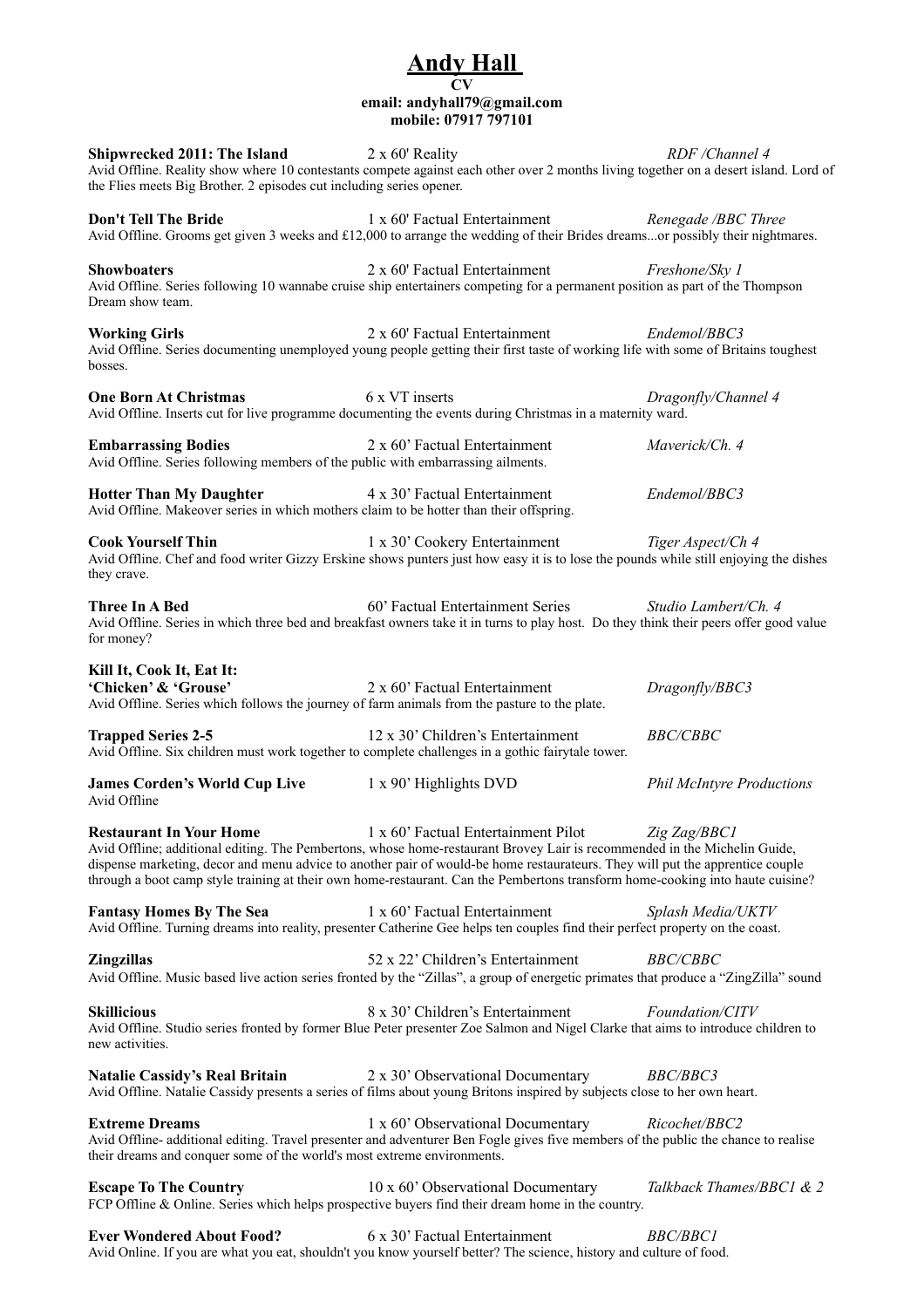## **Andy Hall**

| <b>The Lost Decade</b><br>Avid Online. BBC Four's season exploring post-war Britain.                                                                                                                                                                  | 3 x 60' Documentary                                                                                                                                                                                                                                                                            | <b>BBC/BBC4</b>               |  |
|-------------------------------------------------------------------------------------------------------------------------------------------------------------------------------------------------------------------------------------------------------|------------------------------------------------------------------------------------------------------------------------------------------------------------------------------------------------------------------------------------------------------------------------------------------------|-------------------------------|--|
| <b>Best of Dog Borstal</b><br>Avid Offline. Highlights from the popular factual entertainment series.                                                                                                                                                 | 1 x 60' Factual Entertainment                                                                                                                                                                                                                                                                  | <i>BBC/BBC3</i>               |  |
| Dog Borstal                                                                                                                                                                                                                                           | 2 x 60' Factual Entertainment<br>Avid Offline. Some of the worst behaved dogs in Britain come face to face with three tough trainers.                                                                                                                                                          | <b>BBC/BBC3</b>               |  |
| <b>Living Dangerously</b><br>extraordinary UK weather.                                                                                                                                                                                                | 3 x 60' Factual<br>Avid Offline; recuts & restructuring. It seems that no part of our country is safe from the unexpected, as floods, storms, landslides<br>and even tornadoes batter our towns and coastline. This series explores the stories of everyday people who have been caught out in | Maverick TV/BBC1              |  |
| <b>The Money Programme</b><br>Avid Online. Weekly in-depth business news magazine.                                                                                                                                                                    | 2 x 30' Factual Programme                                                                                                                                                                                                                                                                      | <b>BBC/BBC2</b>               |  |
| <b>Incredible Shrinking Woman</b><br>Avid Online. One woman's journey in losing weight and maintaining her new lifestyle.                                                                                                                             | 1 x 60' Documentary                                                                                                                                                                                                                                                                            | <b>Brighter Pictures/Five</b> |  |
| <b>Beat the Bailiff</b>                                                                                                                                                                                                                               | 10 x 50' Factual Entertainment<br>Avid Online. Families are given a financial plan that will hopefully see them escape their debt-ridden lives.                                                                                                                                                | Lion Television/BBC1          |  |
| 6 x 45' Factual Entertainment<br><b>Haunted Homes</b><br>September Films/ITV2<br>Avid Online. Psychic Mia Dolan and her team uncover ghostly goings-on in the lives of 15 frightened families and attempt to rid<br>them of their terrifying spirits. |                                                                                                                                                                                                                                                                                                |                               |  |
| <b>Michael Schumacher: Driven to Win</b>                                                                                                                                                                                                              | 1 x 30' Documentary<br>Avid Offline & Online. Murray Walker looks back at the career of one of the greatest Formula One drivers of all time                                                                                                                                                    | North One/ITV                 |  |
| <b>Mum's on Strike</b><br>15 x 30' Factual Entertainment<br>Lion TV/ITV1<br>Linear Online. If mum goes on strike will dad cope? Two mums per programme head off to the health spa and leave the dads to see if<br>they can survive on their own       |                                                                                                                                                                                                                                                                                                |                               |  |
| <b>Helios Crash</b><br>this documentary looks at the wider picture of aviation safety and technology                                                                                                                                                  | 1 x 60' Documentary<br>Avid Online. Unravelling the mystery behind the Helios Airways accident. Using scientific experiments and investigative methods                                                                                                                                         | September Films/Discovery     |  |
| <b>African Schools</b><br>Avid Online. Looking at life in two typical African Schools.                                                                                                                                                                | 3 x 30' Factual Programme                                                                                                                                                                                                                                                                      | Open University/BBC4          |  |
| <b>Reality Check</b><br>FCP Offline & Online                                                                                                                                                                                                          | 1 x 10' Reality Taster                                                                                                                                                                                                                                                                         | Eye Works TV                  |  |
| <b>Brain Jitsu</b>                                                                                                                                                                                                                                    | 2 x 60' Children's Entertainment<br>Avid Offline. Game show in which trainees compete in brain challenges for the Brainjitsu Black Belt.                                                                                                                                                       | <i>BBC/CBBC</i>               |  |
| <b>Premier League Live 2007/2008</b><br>Avid Offline & Online                                                                                                                                                                                         | Various Live Sport                                                                                                                                                                                                                                                                             | <b>BT</b> Vision              |  |
| <b>Beat The Boss</b>                                                                                                                                                                                                                                  | 11 x 30' Factual Entertainment<br>Avid Offline. Saira Khan sets three children and three business executives the task to design a new product.                                                                                                                                                 | <b>BBC/CBBC</b>               |  |
| <b>The Great Pretender</b>                                                                                                                                                                                                                            | 8 x 45' Game Show<br>Avid Offline. Part quiz, part psychological face-off, Chris Tarrant presents a game of nerves where winning is only half the battle.                                                                                                                                      | RDF Media/ITV1                |  |
| Richard & Judy<br>Avid Offline & Online. Popular magazine show with Judy Finnigan and Richard Madely.                                                                                                                                                 | VT Inserts                                                                                                                                                                                                                                                                                     | Cactus/Ch. 4                  |  |
| <b>Top of the Pops</b><br>Final Cut Pro Offline & Online. Long running music show.                                                                                                                                                                    | 52 x 30' Music Programme                                                                                                                                                                                                                                                                       | BBC                           |  |
| <b>Art Attack</b><br>awards.                                                                                                                                                                                                                          | 15 x 30' Children's Programme<br>Avid Offline. From Lolly Lettering and Groovy Blob Writing, Neil Buchanan makes art fun. Winner of 10 major international                                                                                                                                     | Hit Entertainment/ITV1        |  |
| Jim'll Fix It: Now & Then<br>Avid Offline. Jimmy Saville makes new dreams come true with the help of celebrity guests.                                                                                                                                | VT Inserts                                                                                                                                                                                                                                                                                     | North One TV/UKTV             |  |